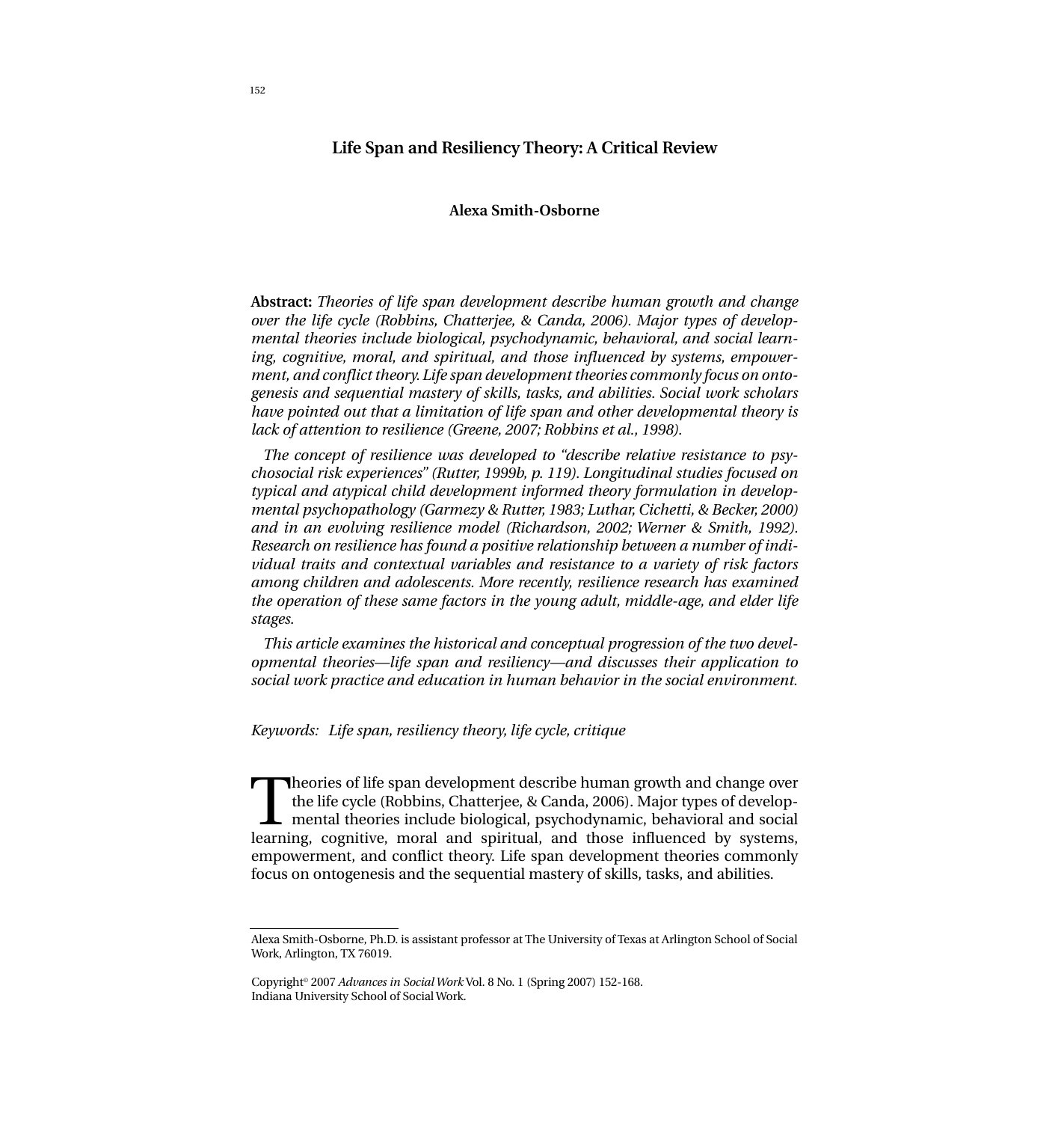The major theories address the entire life cycle, from prenatal or birth to death, but they often focus in-depth on particular age periods, referred to as life stages. Some theorists within this field have focused more exclusively on a single life stage (Vaillant, 1993) or on a macro-level view of developmental traits that characterize an age cohort with defined ranges of birth dates or historical/cultural periods of primary influence on development (Strauss & Howe, 1991). For purposes of this paper, only a segment of life span theory can be addressed. Therefore, this paper focuses on personality and psychosocial theories, which form the historical foundation for much of the other life span theories.

Resiliency theory is an emerging theoretical perspective that has been developed within developmental psychopathology and ecosystems perspectives and is influenced by stress and coping theories. Although this theory has not been explicitly developed as an outgrowth of life span theory, it is developmental in focus, and theory-driven research typically examines a specific chronological life stage as a starting point. This theoretical framework addresses health development of at-risk populations, and overcoming stress and adversity to achieve functional outcomes either during a life stage, a specific trajectory (e.g., educational or deviancy), or throughout the life span. The initial focus of theory development has been on childhood and adolescence and associations of traits and events at these life stages with outcomes later in life. Some recent research in this field has applied resiliency constructs to adults at risk (Daining, 2005; Smith, 2003; Smith-Osborne, 2006).

## **Historical Context**

The notion that life can be understood as a series of significant and sequential stages can be traced to the earliest human civilizations and has appeared consistently in literary, religious, and philosophical writings throughout history (Erikson, 1968; Robbins et al., 1998). The scientific approach to human development throughout the life cycle was stimulated by the emergence of evolutionary theory at the turn of the century (Darwin, 1872), which led to the development of biologically focused maturational and psychosexual perspectives, such as those of G. Stanley Hall in 1904, Sigmund Freud in 1905, and Arnold Gesell in 1925. These seminal theories challenged the Victorian (and earlier) conception of children as little adults, and childhood as a time of relative stability, while the children were simply waiting to grow physically (Colby, 1970; Karl, 1964).

These theories also established the conceptualization of human development as occurring in a series of essentially stable stages, with periods of instability during transitions between stages and the mastery of stage-specific skills or conflicts as the foundation for progress to the next stage (Hoffman, Paris, Hall, & Schell, 1988).

Freudian theory came to dominate much of human development theory and clinical practice in the early  $20<sup>th</sup>$  century, with several of Freud's students, notably Jung and Erikson, expanding on his concepts on the basis of their own clinical and cross-cultural experiences. These amplifications of Freudian theory occurred against the backdrop of the rise of fascism, the Holocaust, and World War II. The originator of what is now called the life span approach to human psychological development, Erik Erikson, had been a student of Freud's and trained as a psy-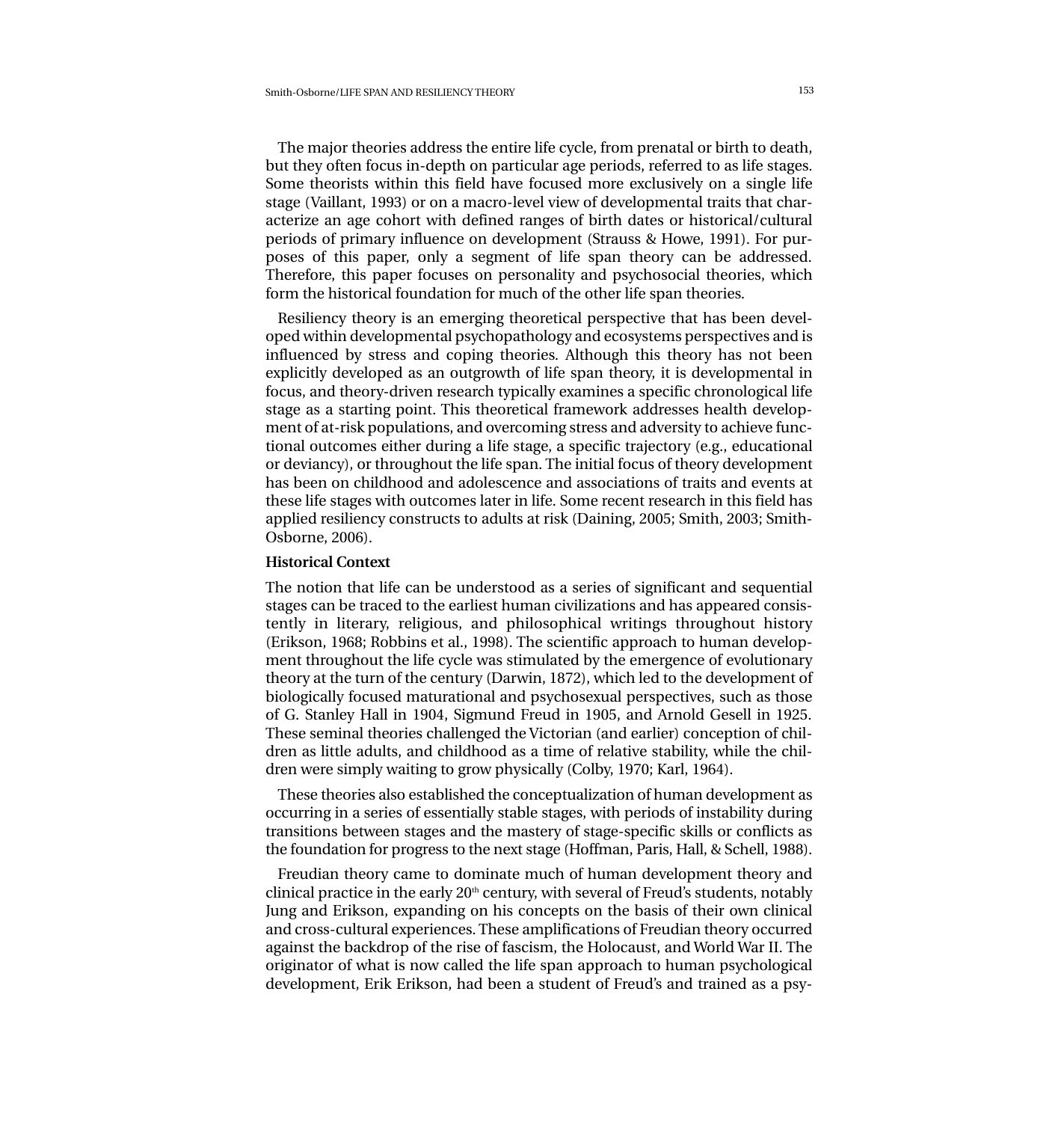choanalyst in Germany. Erickson fled Nazi Germany in 1939 to immigrate to America, where he expanded Freud's stages to apply to the entire life span, emphasizing psychosocial, rather than biological drive theory.

Resiliency theory, in contrast, originated on the basis of prospective longitudinal research on cohorts of children at risk (Garmezy, 1993; Rutter, Quinton, & Hill, 1990; Werner & Smith, 1982, 1992), rather than on the basis of individual clinicians' observations and case studies. Such studies were informed by prevention science (Greene, 2007) and the application of the epidemiological concepts of immunity and resistance to disease to human development and psychopathology (Thoits, 1983). In particular, Werner and Smith's longitudinal study of 698 infants, many of Hawaiian and Asian descent, provided a major empirical basis for the inception of resiliency constructs and hypotheses for further testing, as did Rutter's work with early onset mental disorders and with institutionalized Romanian children (e.g., Rutter, 1983; Rutter et al., 1990). Resiliency theory's salutogenic orientation has been heavily influenced by the Hawaiian study's focus on those in childhood adversity who overcome the odds by the time they reach adulthood. The initial formulation of theoretical concepts and constructs based on this research proceeded within the developmental psychopathology framework in psychiatry (e.g., Rutter, 1987) and developmental psychology (e.g., Garmezy, Masten, & Tellegen, 1984) and within family stress and adjustment theory (e.g., McCubbin & Dahl, 1976; McCubbin & Patterson, 1983) in social work. Much of the seminal research in this field was begun in the late 1950s (e.g., Werner & Smith began their study in 1955) and initial findings were reported in the 1980s. Thus, this early theoretical development was situated historically in the post-Vietnam War and the post-colonial era of globalization, and it often focused on identifying factors in overcoming trauma and adverse events, such as warinduced family separations. Later, as social work educators and researchers gave more attention to salutogenic, strengths-based (Saleebey, 1997) theoretical models for practice, resiliency constructs were further developed within the ecological perspective (e.g., Fraser & Galinsky, 1997; Gilgun, 1996) in social work theory, rather than in life span theory. Social workers have continued to draw on resiliency theory constructs and empirical findings in research (e.g., Herrenkohl, Hill, Chung, Guo, Abbott, & Hawkins, 2003) and in human behavior and practice texts (e.g., Haight & Taylor, 2007; Johnson, 2004; Thomlison, 2007), either within the ecological perspective (e.g., Haight & Taylor) or, more commonly, outside a specified theoretical frame of reference. Furthermore, some social workers have explicitly identified and used resiliency theory as a theoretical framework, independent of other perspectives, for education (Greene, 2007) and research (Smith-Osborne, 2005a, 2006; Ungar, 2004).

## **THEORETICAL CONCEPTS AND CRITICAL ANALYSIS**

## **Life Span Theory**

Life span theory utilizes the central concept of ontogenesis, the chronological unfolding of human development (Gunnar & Thelen, 1989; Thelen & Smith, 1994), which includes both change in size and change in the complexity and differentiation of function (e.g., the change in motor reflexes at various stages in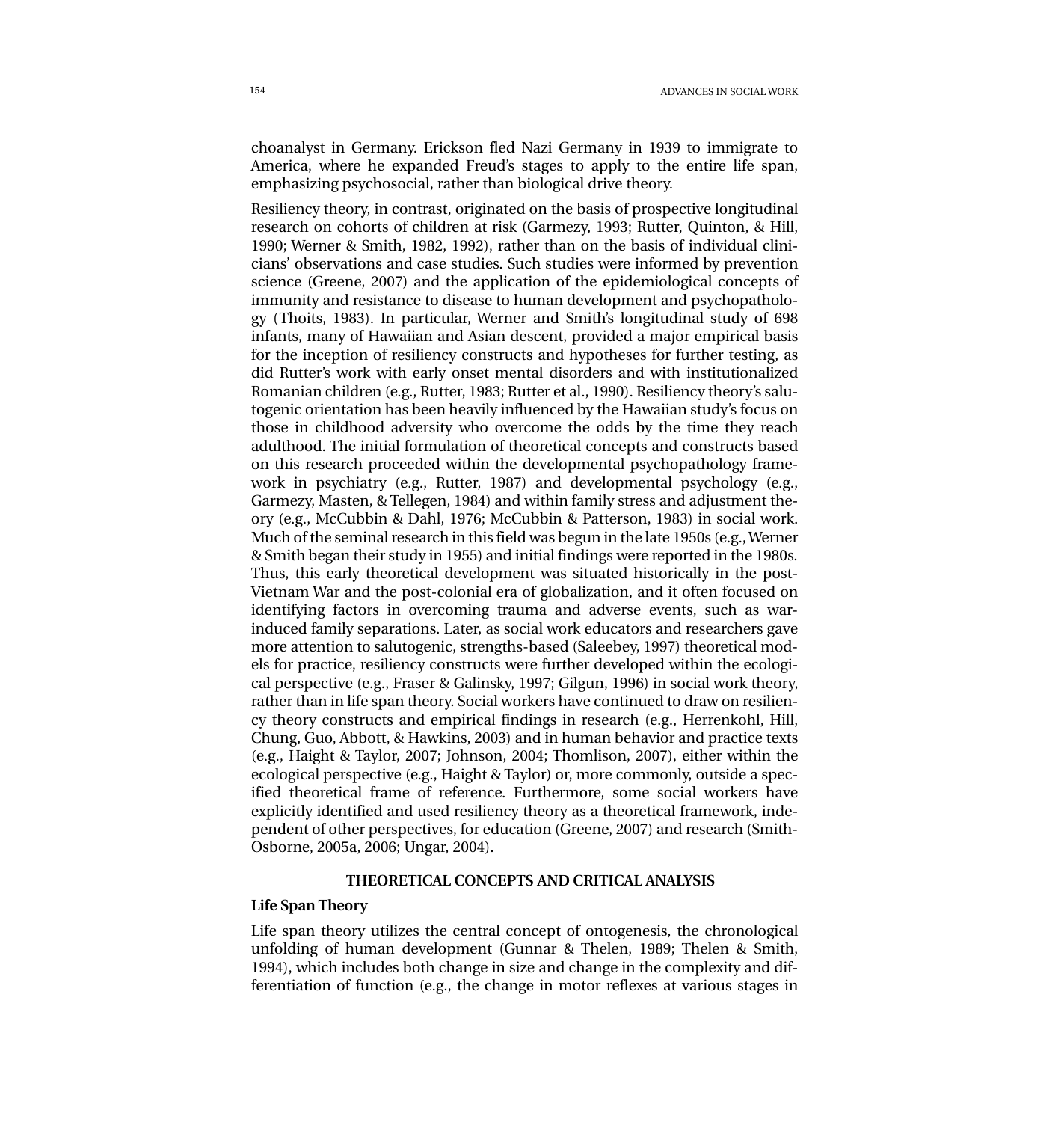life). Some theorists include deterioration or diminishment in size and function, particularly if the focus is on aging and the adult life cycle, as well as accretion or augmentation (Jung, 1965; Newman & Newman, 1975; Santrock, 1989).

Erikson (1950) proposed the concept of "epigenesis" to convey that human development unfolds from part to whole, with elements of the chronologically appropriate ability or personality feature gradually emerging in a prescribed sequence until the functional whole was achieved. The term has since been used within the developmental psychopathology theoretical perspective to also apply to the chronological unfolding over the life span of the disease process, such as schizophrenia (e.g., Cannon, Rosso, Bearden, Sanchez, & Hadley, 1999). He saw this emergence as occurring within an interactional and adaptive framework, within which the individual develops through interaction and adaptation to the immediate social environment as well as to the larger society, culture, and historical context. Thus, Erikson postulated that mutual responsiveness on the part of both the individual and society was necessary for optimal development.

Another key life span concept associated with the work of Freud and Erikson is the life stage. The life stage is seen as an age-related period of life characterized by predictable features, tensions, and changes and leads into a subsequent stage. Erikson formulated the notion of the psychosocial crisis, a period of tension and disorganization centered on a stage-specific theme, the resolution of which was the goal of the transition phase from one stage to the next. Freud and Erikson conceptualized stages as prescriptive, in that their sequence was unvarying and defined optimal mature development, was associated with specific tensions/conflicts, and was prerequisite, in that each stage must be worked through and the associated conflicts resolved before successful transition to the next stage could be accomplished. Freud's and Erikson's life stage models are presented in Hoffman et al. (1988, pp. 30 and 32).

Erikson (1950) moved beyond Freud's life stage constructs in proposing that ego development in childhood is a process of identification, which he defined as internalization of another person's values and standards in an attempt to become like that person or parts of that person. It was in adolescence that Erikson observed (1968) the identity was formed through a process of:

repudiation and mutual assimilation of childhood identifications and their absorption in a new configuration, which in turn, is dependent on the process by which a society (often through subsocieties) identifies the young individual, recognizing him as somebody who had to become the way he is and who, being the way he is, is taken for granted. (p. 159)

In Erikson's theory, then, the concept of the mature ego identity as a complex sense of self, comprising societally-defined life roles as well as aspects of personality, is crucial. The "identity crisis" in adolescence is normative and revolves around issues of personal sameness and historical continuity, which serve as a link between the individual and the larger society. Prolonged adolescence, in Erikson's schema, provides a psychosocial moratorium in which the sexually mature individual engages in free role experimentation, sanctioned by society, in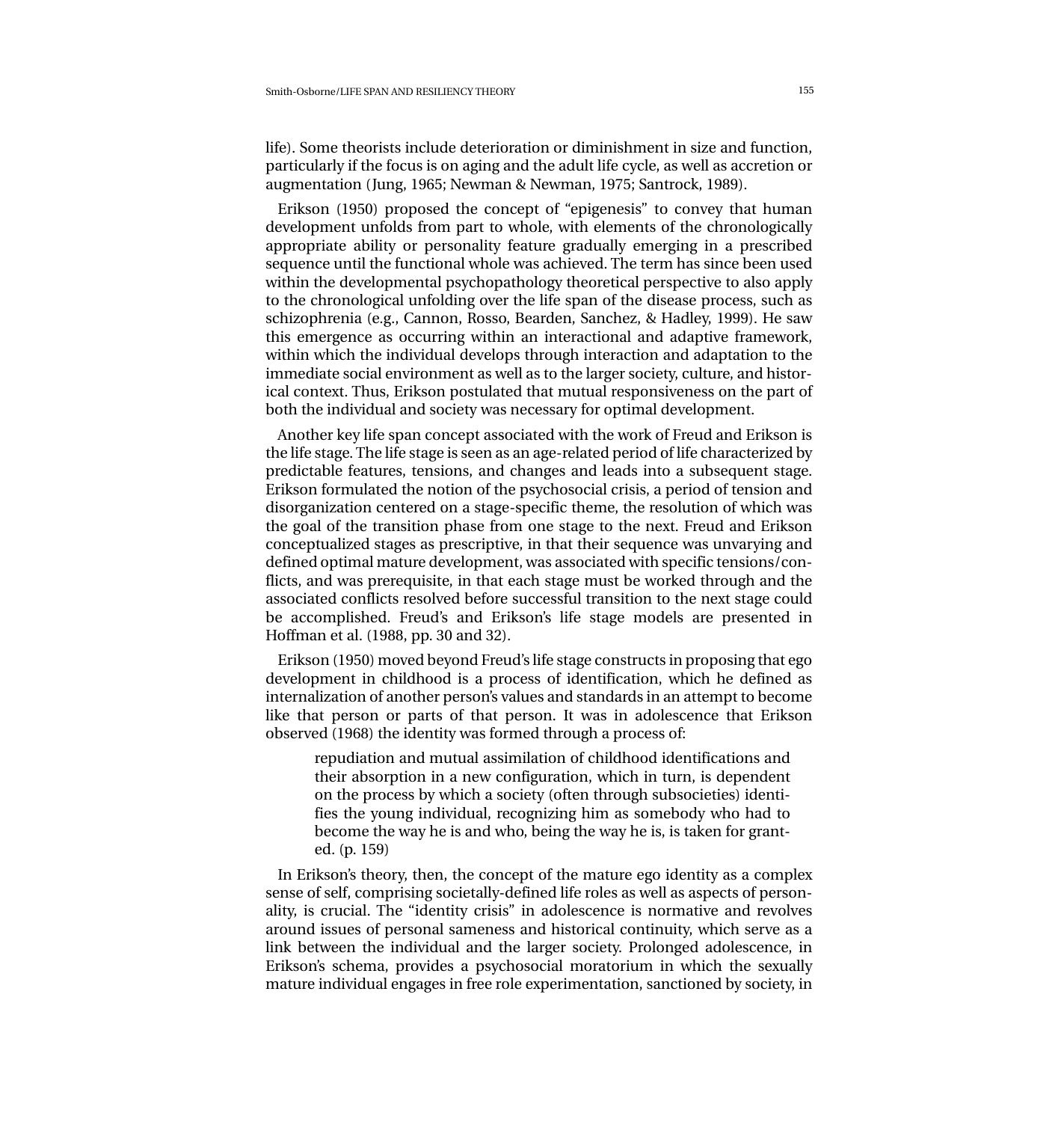order to find a defined niche in society, while postponing adult sexual roles. Erickson saw this as a second period of delay in the life cycle, with the first being Freud's psychosexual moratorium of the latency life stage, which permits the young to learn the basics of society's work situations before embarking on mature sexual roles, such as spouse and parent. Erikson used the term identity diffusion, and later the term identity confusion (1968), to describe the state of mild confusion commonly experienced by adolescents in the process of identity formation. James Marcia (1980) developed this concept further to apply to adolescents who are not in an identity crisis, because they are not committing themselves to occupational or ideological goals and are not concerned about the situation.

Based on the mature and socially acceptable ego identity, the young adult, in Erikson's schema, could then take up the mature sexual role in seeking a spouse or intimate partner. In the middle adult stage, the individual was seen as transitioning to the ego strength made up of procreativity, productivity, and creativity, such as in forming a family and mentoring future generations on a personal, societal or even global level. The last stage of life was that of ego integrity, which involves the older adult's acceptance of his/her own live as meaningful and coherent, and the perspective that one has handled life's tasks in the best way possible under given circumstances.

Contemporary theorists have proposed expanded models, particularly in the adolescent and adult stages. Two such models, proposed by Vaillant (1993, p. 145) and Newman and Newman (1988, p. 45).

Erikson (1982, 1986, 1988) built on his earlier work in the last life stage, as he and his wife reflected on their own adult development in later life, conceptualizing aging in terms of revisitation of earlier stages of development within his Stage 8 of Integrity vs. Despair.

Erikson and other psychodynamic theorists, such as Vaillant (1993), acknowledge developmental influences such as culture, race, and gender, but tend to view intrapsychic and biological factors, including IQ, as being more important to development.

Other theorists conceptualize human development as being more fluid throughout the life span, rather than the product of invariant and chronologically sequential stages, and as being more heavily influenced by social roles (Goffman, 1959; Neugarten, 1985), demographic variables, such as gender, race, or socioeconomic status, culture and historical "moment," and even the reciprocal, interactive effects of the immediate physical/social environment (Gunnar & Thelen, 1989).

#### **Resiliency Theory**

The concept of resilience was developed to "describe relative resistance to psychosocial risk experiences" (Rutter, 1999b, p. 119). It has been further defined as "a dynamic process encompassing positive adaptation within the context of significant adversity" (Luthar, Cicchetti, & Becker, 2000) and "the process of coping with adversity, change, or opportunity in a manner that results in the identification, fortification, and enrichment of resilient qualities or protective factors"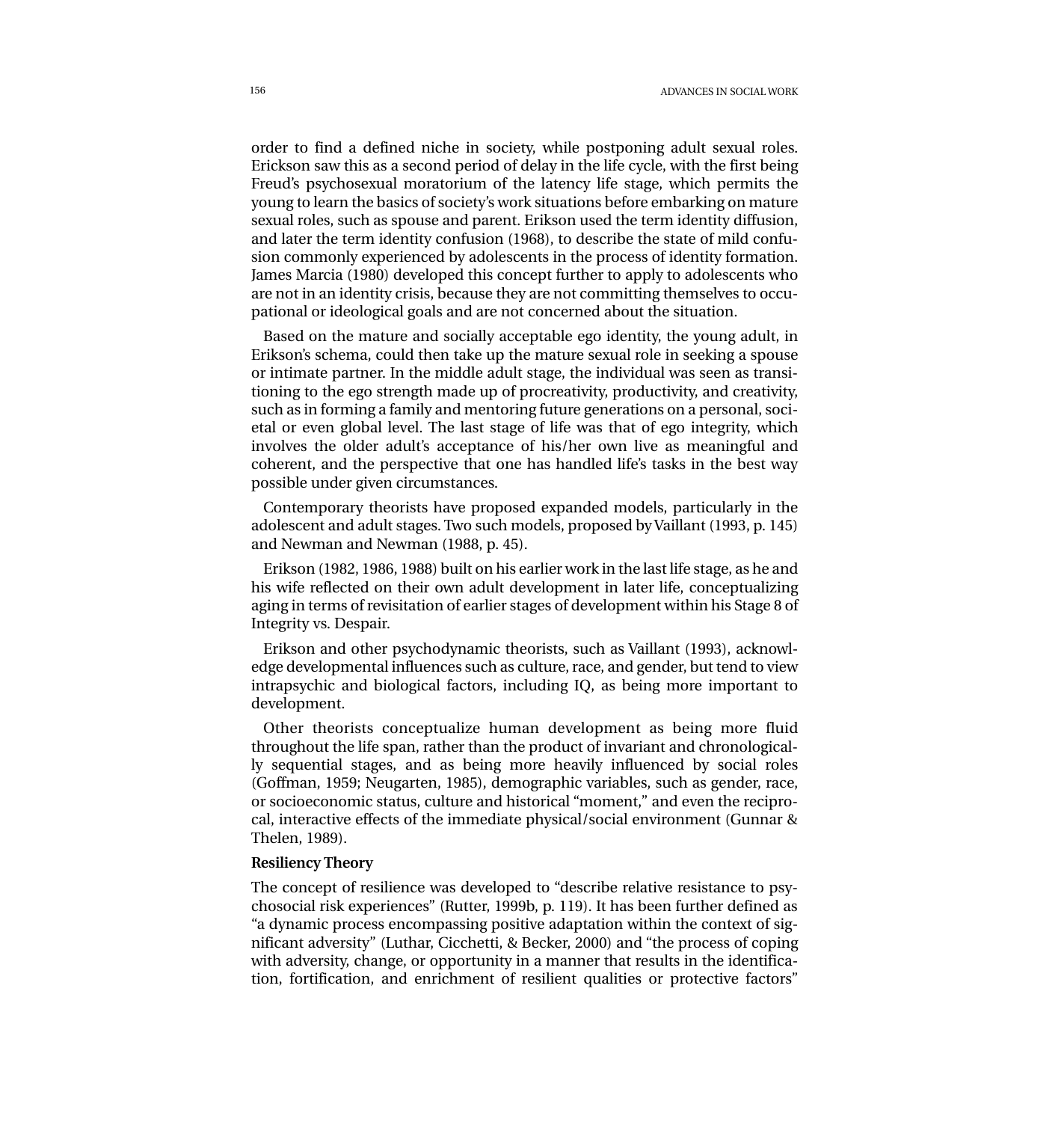(Richardson, 2002, p. 308). Research on stress reactions and recovery from stress, with implications for education, has also informed this theory (Benotsch et al., 2000; D'Imperio, Dubow, & Ippolito, 2000; Dubow, Schmidt, McBride, Edwards, & Merk, 1993; Dubow, Tisak, Causey, Hryshko, & Reid, 1991; Fontana, Schwartz, & Rosenheck, 1997; Garmezy & Rutter, 1983; Golding, 1989; Keenan & Newton, 1984; Lazarus, 1993; Lazarus & Folkman, 1984). Thus, resilience is conceptualized as relative resistance to psychosocial stressors or adversity. Although varying models of resiliency have been tested, researchers and theorists agree that the construct is salient in the context of stress and adversity and is not operative in the absence of environmental stressors (Jew, Green, & Kroger, 1999; Rutter, 1999).

The central constructs of the theory include risk factors/mechanisms, vulnerability factors, and protective factors/mechanisms. Risk factors and mechanisms have been conceptualized in alternate ways in the literature: either as 1) the events or conditions of adversity (for example, poverty) themselves for which there is empirical evidence of association with psychopathology, illness, or dysfunctional developmental outcomes or as 2) factors that operate to reduce resistance to stressors/adversity. Vulnerability factors are traits, genetic predispositions, or environmental and biological deficits (such as cognitive impairments) for which there is empirical evidence of heightened response, sensitivity, or reaction to stressors or risk factors. The constructs of vulnerability factors and risk factors are sometimes used interchangeably in the literature. Protective factors and mechanisms are traits, contextual characteristics, and interventions that operate to enhance or promote resistance, or which may moderate the effect of risk factors, and for which there is empirical evidence of association with health and functional developmental outcomes. Rutter (1987) suggests that protective mechanisms may operate in one of four ways to allow overcoming odds in the face of adversity: by reducing risk impact, by reducing negative chain reactions to risk factors, by promoting resiliency traits (i.e., the opposite of vulnerability factors, such as self-efficacy and optimism), and by setting up new opportunities for success. Reducing risk impact can occur not only by way of buffering events and social networks, but also by inoculation due to successful coping with earlier, milder stressful events. Protective and risk mechanisms have been found to vary according to the type of adversity, type of resilient outcome, and life stage under analysis; risk factors in one context may be protective in another (Rutter, 1999; Smith-Osborne, 2006; Ungar, 2004).

Research on resilience among children, adolescents, and young adults has found a positive relationship between spirituality, social support, social capital, income, and personal/family traits (e.g., hardiness, coherence, social competence and self-efficacy, normal attachment, healthy attributions, active stress appraisal, and coping), and resistance to a variety of risk factors, including psychiatric disorders and school failure/drop-out (Daining, 2005; Garmezy, 1991; Luthar et al., 2000; Masten & Coatsworth, 1998; Richardson, 2002; Rutter, 1999a; Smith & Carson, 1997; Werner, 1992). Research on military families dealing with war-induced separation and trauma has found associations between resilience and similar protective mechanisms (Benotsch et al., 2000; Lavee et al., 1985; McCubbin & Dahl, 1976; McCubbin, Dahl, Lester, Benson, & Robertson, 1976;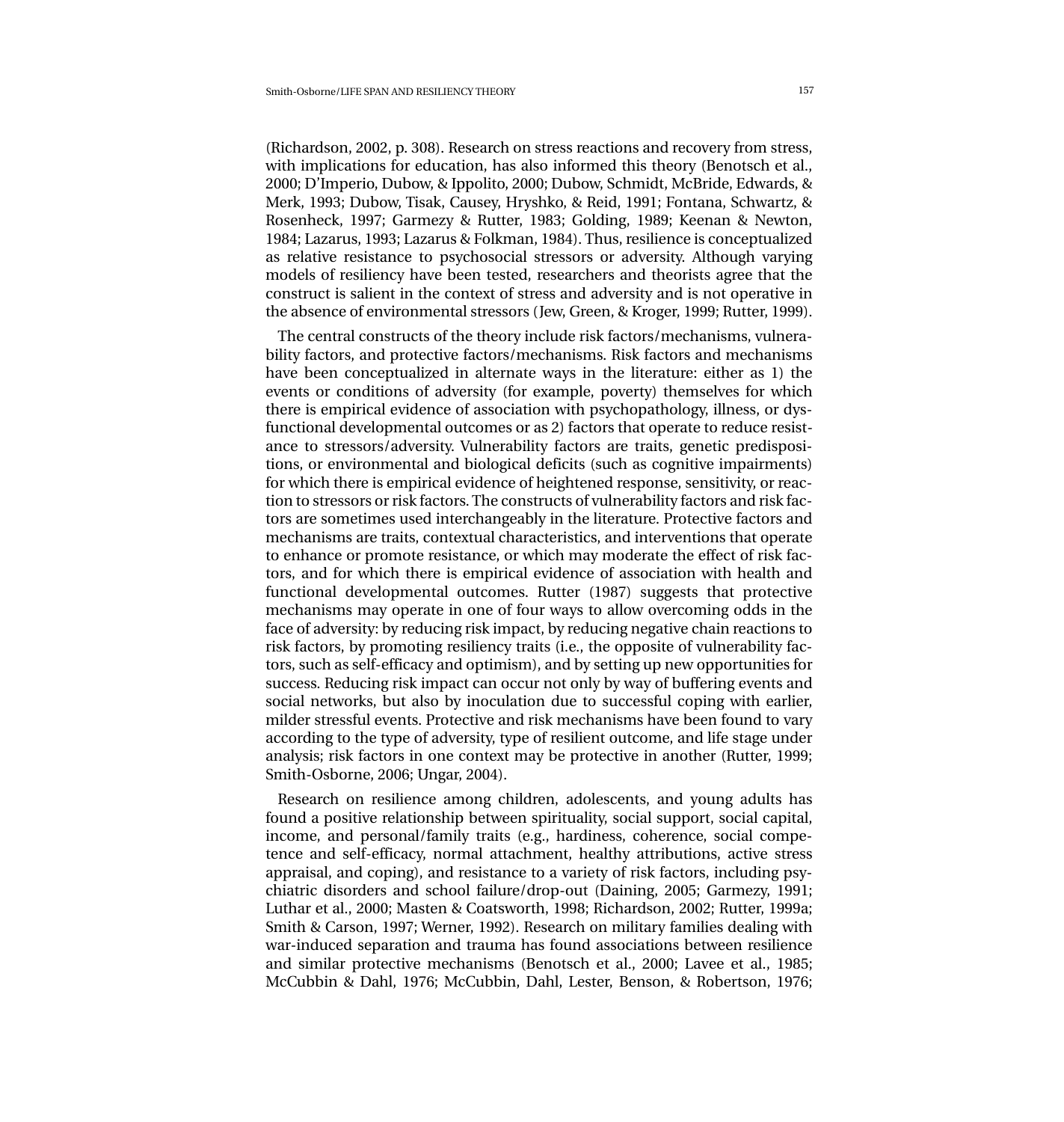McCubbin, Hunter, & Dahl, 1975; McCubbin et al., 1980; McCubbin & McCubbin, 1996; Patterson, 2002; Sutker et al., 1995; Thoits, 1983).

## **Units of Analysis**

Life span theory is most commonly applied to the individual and family as the units of analysis (McCubbin et al., 1980). However, Erikson (1962, 1968, 1969) proposed that this theory could apply to humanity as an entity, thus not being limited to one's interactions with individuals, groups, or specific environments/institutions.

Subsequent theorists, such as Coles (1990, 1991, 1997) and Strauss and Howe (1991), have focused on the more macro-level implications of Erikson's concepts, for example, in investigating human development within generations and religious reference groups.

Like life span theory, resiliency theory has been most commonly applied to individuals and family units that are consistent with these theories' shared developmental focus. More recent investigations of specific risk and protective factors, however, have shown a trend toward the examination of macro-level or contextual variables (Herrenkohl et al., 2003; Schafft, 2006; Smith-Osborne, 2005, 2006; Ungar, 2004), such as neighborhoods (e.g., disorganized, residentially unstable) and institutional policies.

## **Aspects of Human Development**

Rapid advances in the knowledge base about the biological underpinnings of human development tend to lend support to conceptualizations of the life stages that are more fluid throughout the life span, rather than invariant or even necessarily sequential (Robbins et al., 1998; Thelen & Smith, 1994). Incorporation of this new knowledge is seen most clearly in researchers who focus on adult development and aging. George Vaillant (1993), for example, pointed out that:

If adult development is to be conceived as a psychobiological process then it must conform to biology, and neither to social mores nor to chronological age. This means that, as with shaving and menstruation, not everybody will reach a given stage at the same chronological age (p. 166).

Similarly, Sharon McQuaide, in her research on "Women at Midlife" (1998), examined biological and cohort variables to add to life span theory. She found that "The generation of women now entering midlife differs from previous generations" (p. 21), and that women who were "'blocked from being in the world' (through disability, poor health, involuntary unemployment, limited spending power)" (p. 29) were less likely to achieve well-being and other indicators of generativity, Erikson's designation for the midlife stage issue. Life span theory, then, has the flexibility to address various aspects of human development throughout its stages.

Resiliency theory has, from its inception, been remarkable for encompassing the broad biopsychosocial aspects of human development, as well as for crossreferencing empirical findings on normative or healthy human development with findings on pathological development (Cichetti & Cannon, 1999). Early develop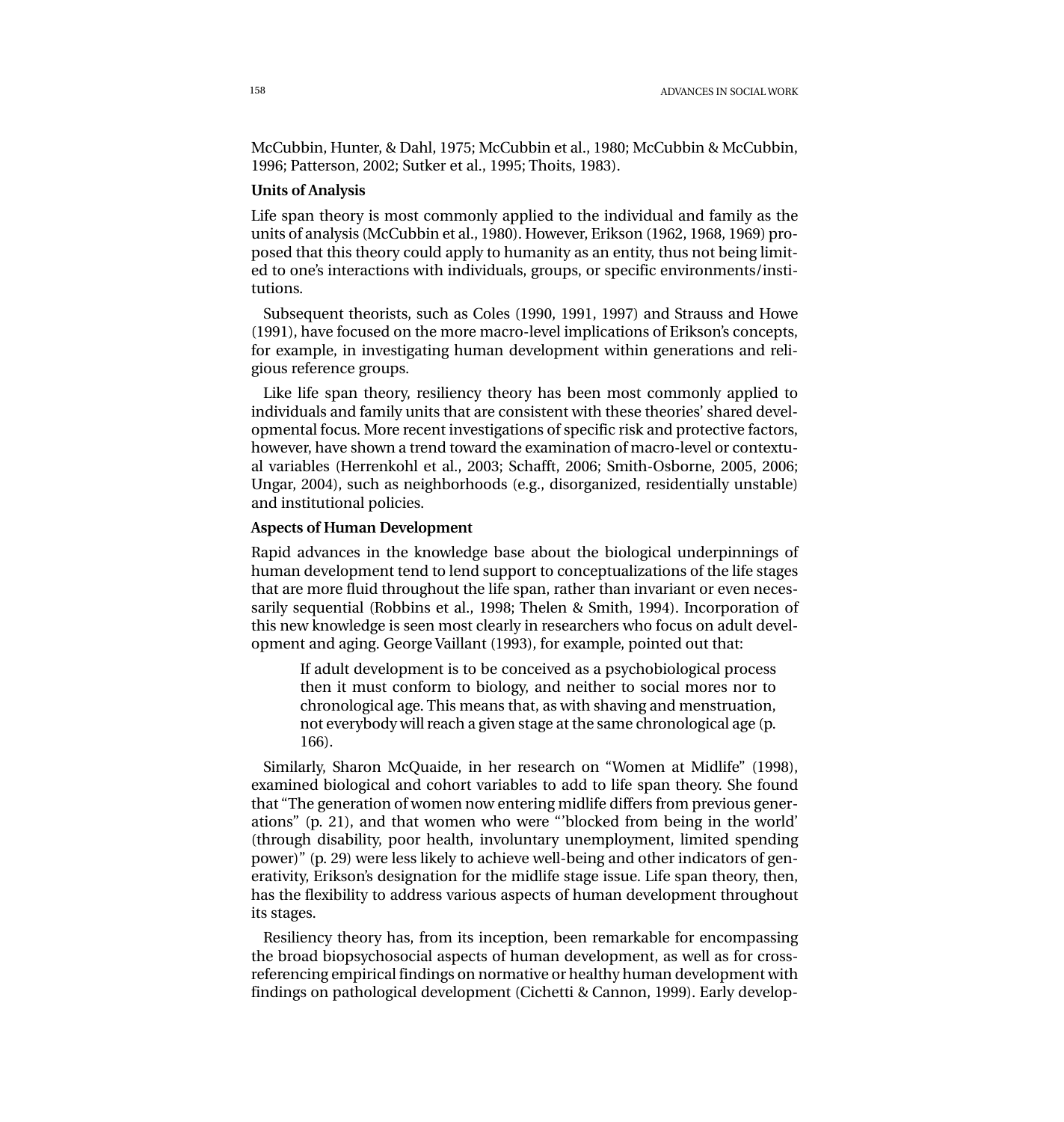ment of the theory gave more attention to individual characteristics and to factors present in childhood, which were associated with adult outcomes, thus privileging enduring traits from earlier life stages. Although recent cross-sectional studies have begun to offer more possibilities for developing an understanding of resiliency in middle and later adulthood, this theory's current utility is, in its application to the broad aspects of human development, from infancy through early adulthood.

# **Philosophical Underpinnings**

The life span theory philosophical underpinnings, most of which have been noted previously in this paper, include: a health and adaptation orientation, rather than a medical illness-oriented orientation; a special interest in the earlier stages of life; an ontogenetic perspective with emphasis on predictable and discontinuous life stages; a transition period between stages, which may be characterized by increased tension and disorganization (Erikson's "psychosocial crises"); an intrapsychic focus and an interactive focus; and lifelong development. As noted previously, the life span theorists who built on Erikson's work have gone far in addressing the limitations of many of these philosophical underpinnings, as well as the biases built into the original theory. Resiliency theory is characterized as similarly salutogenic, but with a philosophical orientation toward the linear, cumulative connections between earlier life stages and adulthood for those at risk. Resiliency research to date has been largely conducted by Western scientists and has had a linear, positivistic paradigm. Thus, it has been criticized as hegemonic and, thereby, limited in its scope in accounting for diverse resiliency experiences. Philosophically, resiliency theory is more heavily focused than life span theory on interactions between the environment and person in terms of environmental adversity and personal protective traits. As with life span theory, more recent work in resiliency theory has tipped the balance philosophically more in the direction of contextual protective variables, often operationalized as social groups and community and institutional characteristics.

# **Strengths and Weaknesses**

The evident strengths of life span theory include its expansion of understanding of personality development through the life span, its utility across a variety of human service settings and functions, and its "generativity," to borrow Erikson's term and reapply it to theory-building. Life span theory gave rise to a rich plethora of human development models, not only to increase understanding of specific life stages or the entire life cycle, but also to address intermediate and macro-level entities, such as families, family-run businesses, social movements led by "great" personalities, faith communities and religious reference groups, and entire generational cohorts. In so doing, this theory has been applied to disciplines beyond the human service domain. For example, the sociological concept of the bourgeois bohemian (Brooks, 2001), the theological concept of Gen X religiosity (Beaudoin, 2000), and the economic concept of style as a form of self-expression (Postrel, 2003), all owe their origins ultimately to life span theory.

Several of the most cogent points of criticism of life span theory weaknesses have been noted above: the Euro-American, middle class, male bias; the rigidity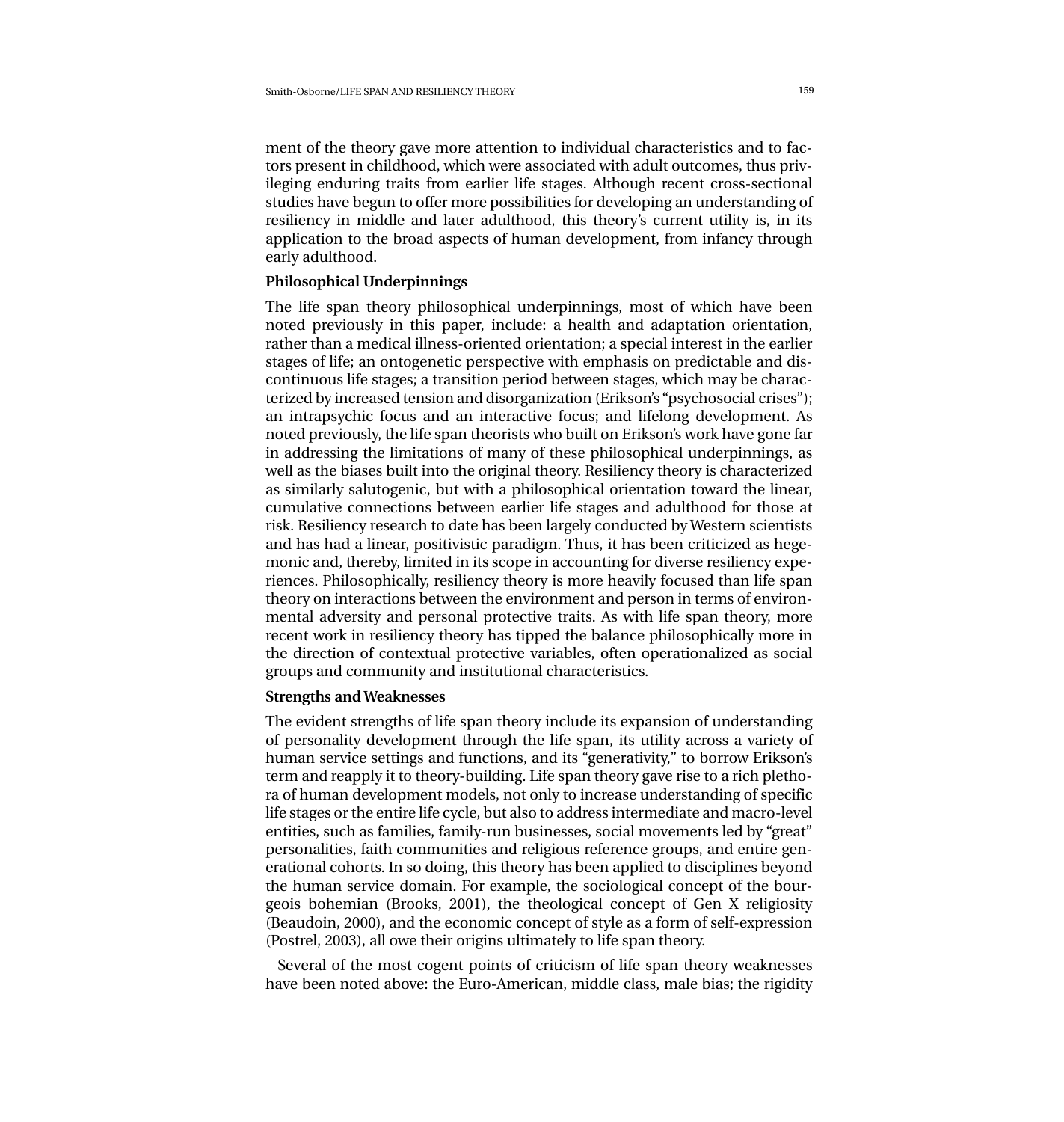of the life stage concept; and the notable lack of empirical support. Another, less frequently discussed weakness is the theory's failure to address or adequately explain the sources of the stage shifts (Haroutunian, 1983; Oyama, 1985) and the application of those stage shifts across domains (Thelen, 1987). Concomitantly, the theory has been targeted by critics for failure to account for the emergence of new forms in each stage (e.g., why do immobilized Hopi babies start walking at the same age as mobile WASP babies) in the context of the nature versus nurture dichotomy.

Resiliency theory shows promise as an emerging theory, which extends life span theory in offering predictive and explanatory constructs relevant to healthy development in the face of adversity. Its constructs and models have been used flexibly by social workers in concert with other theoretical perspectives, such as the ecosystems perspective (Fraser, 1997; Gilgun, 1997), systems theory (Ungar, 2004), the differential resiliency model (Palmer, 1997), and the social development model (Herrenkohl et al., 2003). Furthermore, this theory has demonstrated that it offers both a viable platform for developmental research and a conceptual framework capable of elegant and parsimonious evolution based on that research. Resiliency theory has the advantage of being empirically based from its inception and of thereby incorporating ongoing findings and constructs from biology and neuroscience, such as neuroplasticity (Rutter, 1999b). It has begun to demonstrate utility in application across human service settings and practice models and across life stages and trajectories (Greene, 2007).

One important limitation of resiliency theory is its restriction to application only to populations in adversity or populations experiencing trauma or high stress levels. Theoretical constructs may be misapplied in research or practice to normative life cycle issues or moderately stressful events. The constructs themselves have been criticized as tautological and are inconsistently defined across studies, thus limiting validity and reliability of the research. Considerable effort has been made by leading resiliency theorists, particularly in the last decade, to clarifying and standardize these definitions. This theory has also been criticized for its positivist research paradigm to date, with consequential bias towards linear explanatory models based on predictable, hierarchical relationships between protective and risk factors (Ungar, 2004). This tendency may limit its utility in application to diverse cultures and populations. On the other hand, the original empirical basis for the development of the theory consisted heavily of studies of cross-cultural and ethnic minority populations, which may be evidence to counter this criticism.

# **Empirical Support**

Life span theory has been criticized as lacking an empirical base of support, much like psychodynamic theory in general has been criticized. It is true that many theorists in this perspective use clinical case and cross-cultural observation (Erikson, 1968; Coles, 1990; Greenspan, 1992) and, in some instances, examination of the lives of great men and women, as their primary methodology for generating the theory. For example, Erikson studied the lives of Luther and Gandhi (1962, 1969), while Vaillant looked at Florence Nightingale's life in his analysis of women's adult development (Vaillant, 1993). Coles is robust in his defense of these clinically ori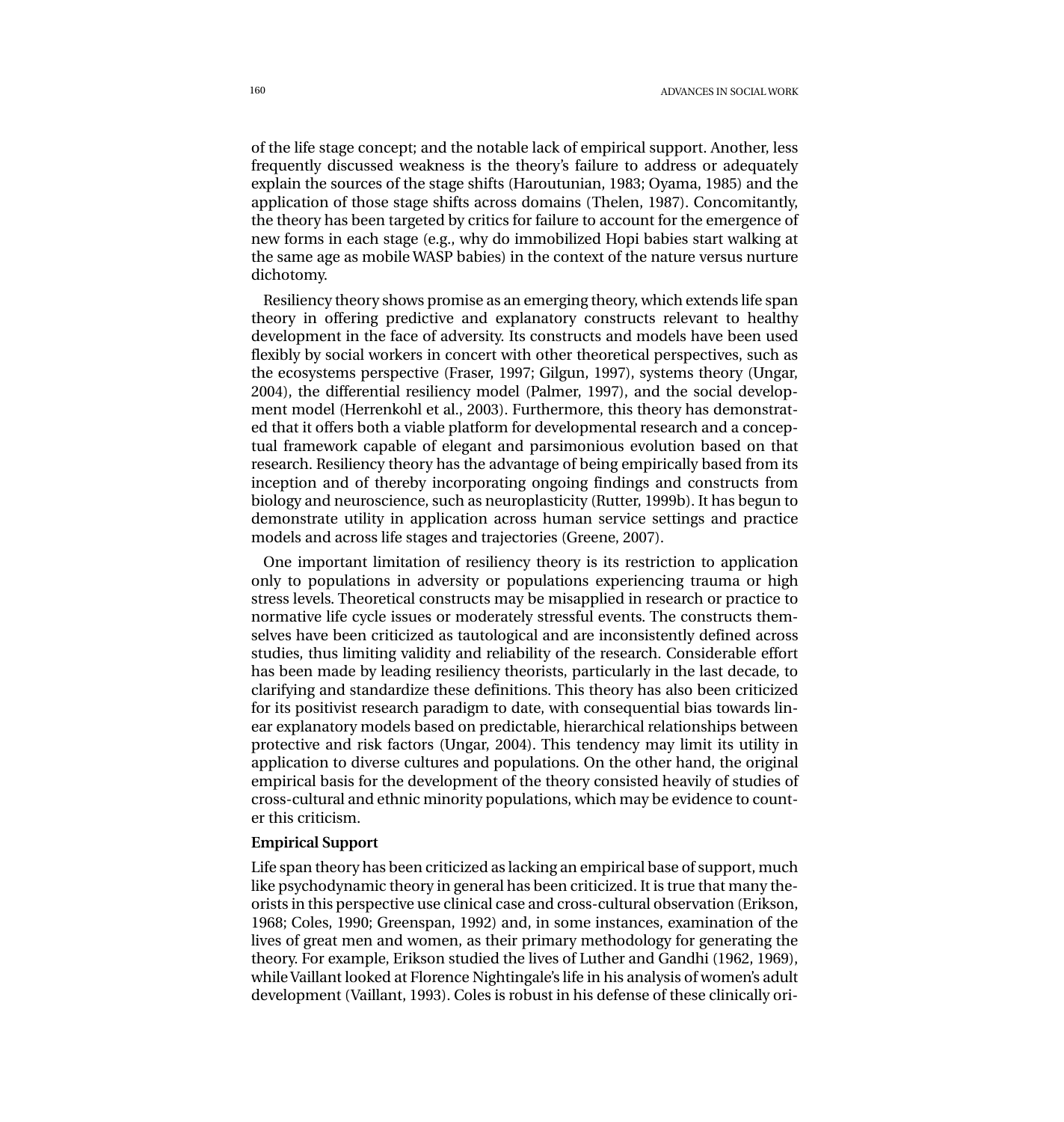ented methodologies in generating rich, contextually-based theoretical constructs, and is critical of the biases and limitations he finds inherent in empirical, quantitative methodologies (1990, pp. 22-39).

However, Vaillant's longitudinal study of adult men (1977), his follow-up study of male adults from a different socioeconomic group (1993), and recent quantitative studies of adult development (McQuaide, 1998; Norman, McCluskey-Fawcett, & Ashcraft, 2002) have provided empirical support both for the life span concepts derived from ego defense theory and for life stage concepts.

In general, the life span theory has maximal utility when used to describe and explain the human development of individuals and, at a probabilistic rather than prescriptive level (Robbins et al., 1998). Erikson indicated his general concurrence with this summation in his discussion of the misapplication of his concept of the psychosocial crisis (1968, pp. 15-43).

As previously described in this paper, resiliency theory has been conceived on an empirical basis, with two examples being Werner and Smith's study of infants in Hawaii and the English and Romanian Adoptees Study Team's investigation of institutionalized children who were later adopted (Rutter, Quinton, & Hill, 1990; Rutter & ERA, 1998). Resiliency theory-based empirical findings have been useful in refining important practice modalities used in social work. For example, such findings suggested a shift in the focus on family therapy to include assessment of the differential impact of family communication patterns on different family members, depending on individual vulnerability factors and peer group influences (Rutter, 1999b; Greene, 2007). Richardson (2002) has suggested that there have been three waves of resiliency research: the first wave focused on identifying resilient qualities in person and environment, the second wave focused on specifying resilient processes effective in overcoming the odds, and the third and current wave in identifying innate transformational processes. Empirical testing of resiliency constructs and models is ongoing in several disciplines, including social work (e.g., Finkelstein et al., 2005; Hrabowski, Freeman, Maton, & Greif, 1998, 2002; Kennedy, 2005; Wright, Fopma-Loy, & Fischer, 2005).

## **IMPLICATIONS FOR SOCIAL WORK**

## **Consistency with Social Work Values**

Despite its lack of empirical evidence, life span theory has enjoyed widespread acceptance, not only among social workers, but among the wide range of human service disciplines, particularly those with a psychodynamic theoretical perspective regardless of discipline. Thus, part of its appeal has come from its expansion of Freudian theory and its correction of some of the limitations and biases of that theory. Its optimistic, strengths-oriented perspective, and its applicability to some domains other than the individual (McCubbin et al., 1980) have shown consistency with social work values. The utility of its concepts and theoretical constructs has been amply demonstrated by the variety and magnitude of applications that have been made to practice issues (e.g., Streever & Wodarski, 1984; Snow, 2003; Smith-Osborne, 2005b), to theory building (e.g., Elder, 1998; George, 1993; Ingersoll-Dayton, Krause, & Morgan, 2002; Vaillant, 1993), and to popular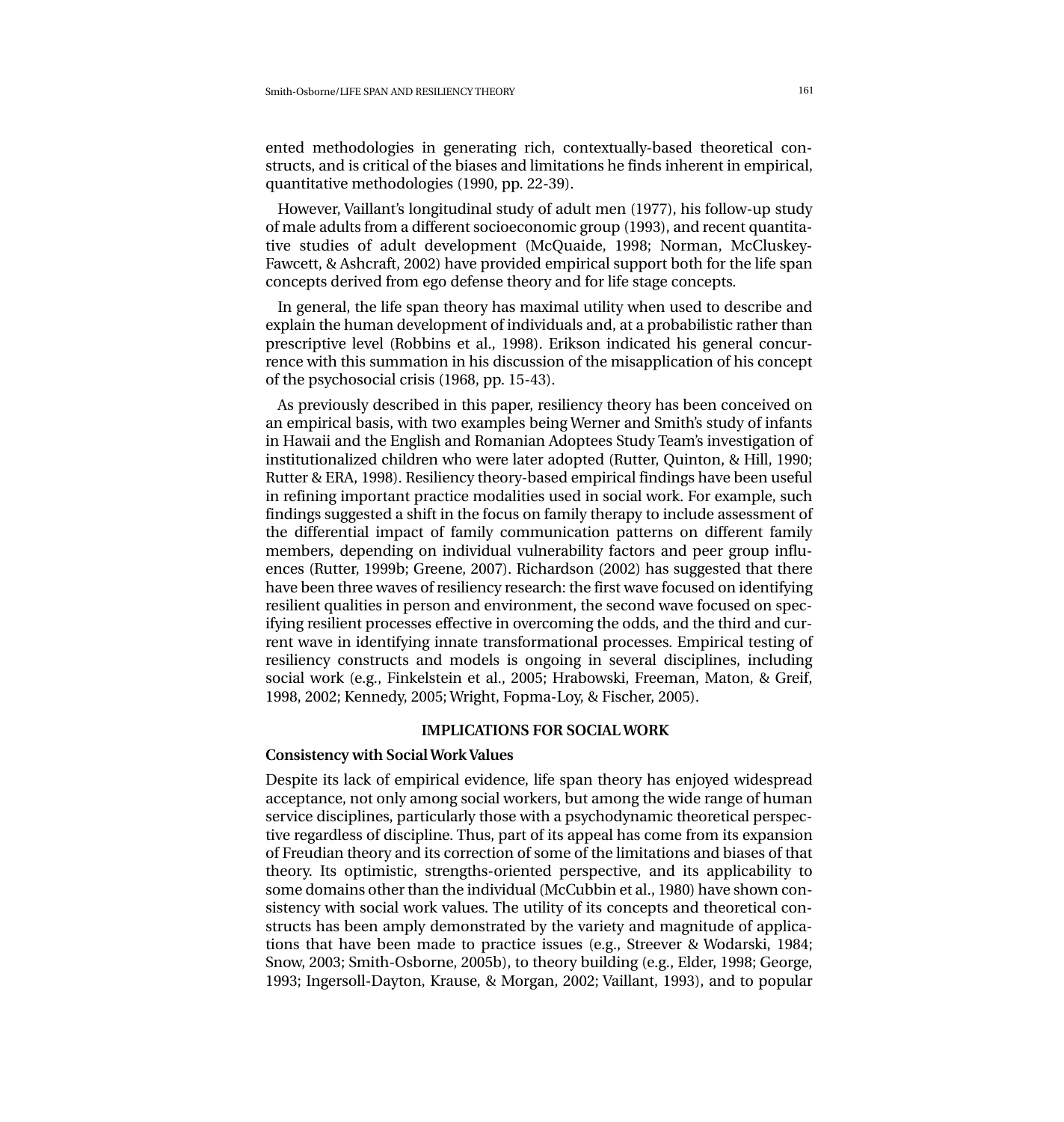162 ADVANCES IN SOCIAL WORK

understanding of the nature of human life (e.g., Sheehy, 1976). The psychodynamic life span theorists deemphasized the biological determinism of strict Freudian theory, and their theoretical concepts focus on successful negotiation of the life stage transitions as a normative, not as pathological process. These factors are seen as consistent with social work values, such as client self-determination and strengths-based practice.

Contemporary social workers are cautioned to be mindful that the originators of this theory base operated almost exclusively within a Euro-American middle class framework, which limits the utility of the theory for application to diverse cultures and classes. The male bias inherent in the original theory base has been partially addressed through research and additional theory formulation on the development of women through the life span (Gilligan, 1978, 1982, 1991; Friedan, 1963, 1977; and 1993; McQuaide, 1998).

The social work emphasis on person-in-environment is a good fit with life span theory's perspective of human development as proceeding interactively. The limitations of the theory in taking macro-level influences into account, and the expansion work in this area by Strauss and Howe and others, is noted above.

Resiliency theory shares with life span theory the excellent fit with social work values detailed above, while avoiding the cultural, class and gender biases that have been noted in life span theory. Its focus on vulnerability and populations at risk makes it particularly useful to the social work mission. This theory has been criticized as being less consistent with social work values than it could be, due to the hegemonic tendencies inherent in its positivistic philosophical underpinnings; however, new qualitative and mixed methods research, undertaken within a constructivist paradigm, may develop this theory so as to correct these tendencies.

#### **Next Steps for Theory Progression**

The current status of life span theory within social work remains that of widespread, even uncritical acceptance in its application, in a variety of human service settings, from child welfare agencies to parent education classes. Social workers who practice or conduct research with specific age groups are informed by this theory in understanding the unique aspects of that age group or birth cohort (e.g., McQuaide, 1998; Norman et al., 2002). In social work education, it is taught in theory and human behavior classes at all levels of social work preparation. The concept of developmental stages has been applied to student development through the field instruction process in social work, as well as in counseling and psychology (Deal, 2000, 2002). The utility of this theoretical perspective and its value-fit with the social work profession are likely to ensure its continued place within the discipline. In order to enhance its viability as a foundation for best practices, life span theory must take the next steps in theory progression by strengthening empirical support for both its micro and macro levels across life stages, including the incorporation of recent advances in human neuroscience evidence. Further development of models for middle and older adult life stages, differentiated by gender and ethnicity, is also needed. Continued attention must be paid to the dissemination of updated life span theory development by social work educators, text writers, and researchers.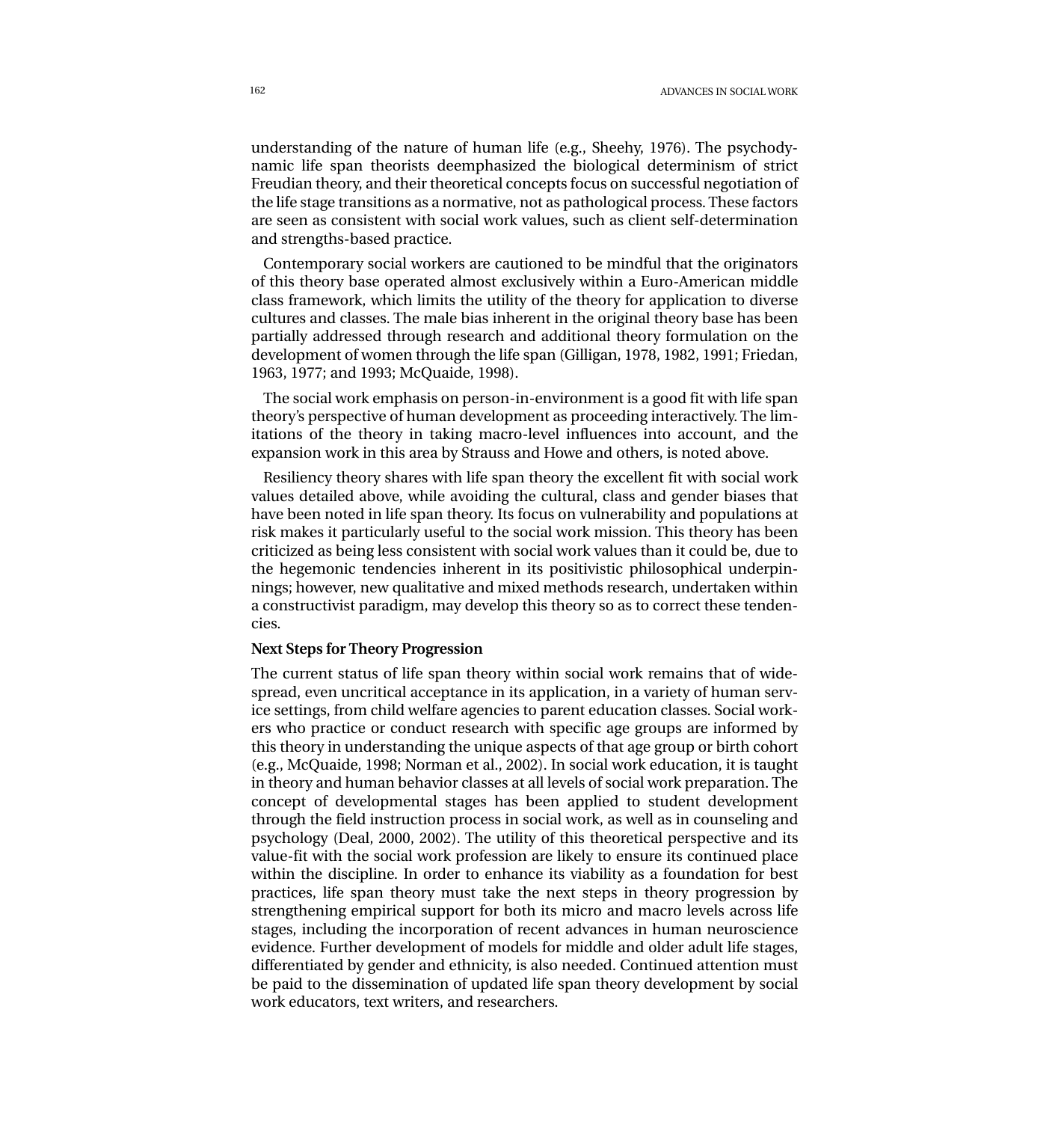The current status of resiliency theory in social work is that of an emerging theory; its main constructs are used more often than the entire, articulated theoretical framework, both in social work research and education, while frequency of practitioners' use of this theory and its evidence base is unclear. Since it represents an extension of more well-established life span theory and shares many of that theory's strengths and acceptability for the profession, it is likely that resiliency theory will become more widely used in social work education the near future, as indicated by its use in at least two recently published texts in the Human Behavior in the Social Environment curriculum (Greene, 2007; Haight & Taylor, 2007). The next steps for progression of this theory should include cross-sectional studies to elucidate applicability of the known protective mechanisms to young adult, middle adult, and older adult life stages, and to generational cohorts. Cross-sectional and longitudinal studies are needed to examine the operation of protective and risk mechanisms for particular resilient outcomes, such as educational attainment, health disparities and perceived level of wellness, quality of life, and vocational achievement, to build on results of the most common, previously studied outcome of psychopathology versus mental wellness. Qualitative and mixed methods research designs must be applied to extend theory development to diverse cultures and perceived operationalizations of resiliency within the lived experience of persons across the life span and across conditions of adversity. Further discussion is needed in the literature to refine the operationalization of this theory's constructs and models and to promote common usage of the same in research. Articulation of practice applications of the theory, followed by empirical testing of related interventions, is necessary to integrate this theory into our understanding of human behavior in the social environment and to add to the evidence base for practice with populations in adversity.

Resiliency theory offers a rich opportunity for social work to refine evidencebased developmental theory for the vulnerable populations it is our unique privilege to serve.

#### **References**

Beaudoin, T. (1998). *Virtual faith: The irreverent spiritual quest of Generation X*. San Francisco: Jossey-Bass.

Brooks, D. (2001). *Bobos in paradis*e. New York: Touchstone.

Cannon, T.D., Rosso, I.M., Bearden, C.E., Sanchez, L.E., & Hadley, T. (1999). A prospective cohort study of neurodevelopmental processes in the genesis and epigenesist of schizophrenia. *Development and Psychopathology, 11*(1), 467-485.

Cichetti, D., & Cannon, T.D. (1999). Neurodevelopmental processes in the ontogenesis and epigenesis of psychopathology. *Development and Psychopathology, 11*, 375-393.

Colby, V. (1970). *The singular anomaly*. New York: New York University Press.

Coles, R. (1990). *The spiritual life of children*. Boston: Houghton Mifflin Company.

Coles, R. (1991). *The moral life of children*. Boston: Houghton Mifflin Company.

Coles, R. (1997). *The moral intelligence of children*. New York: Random House.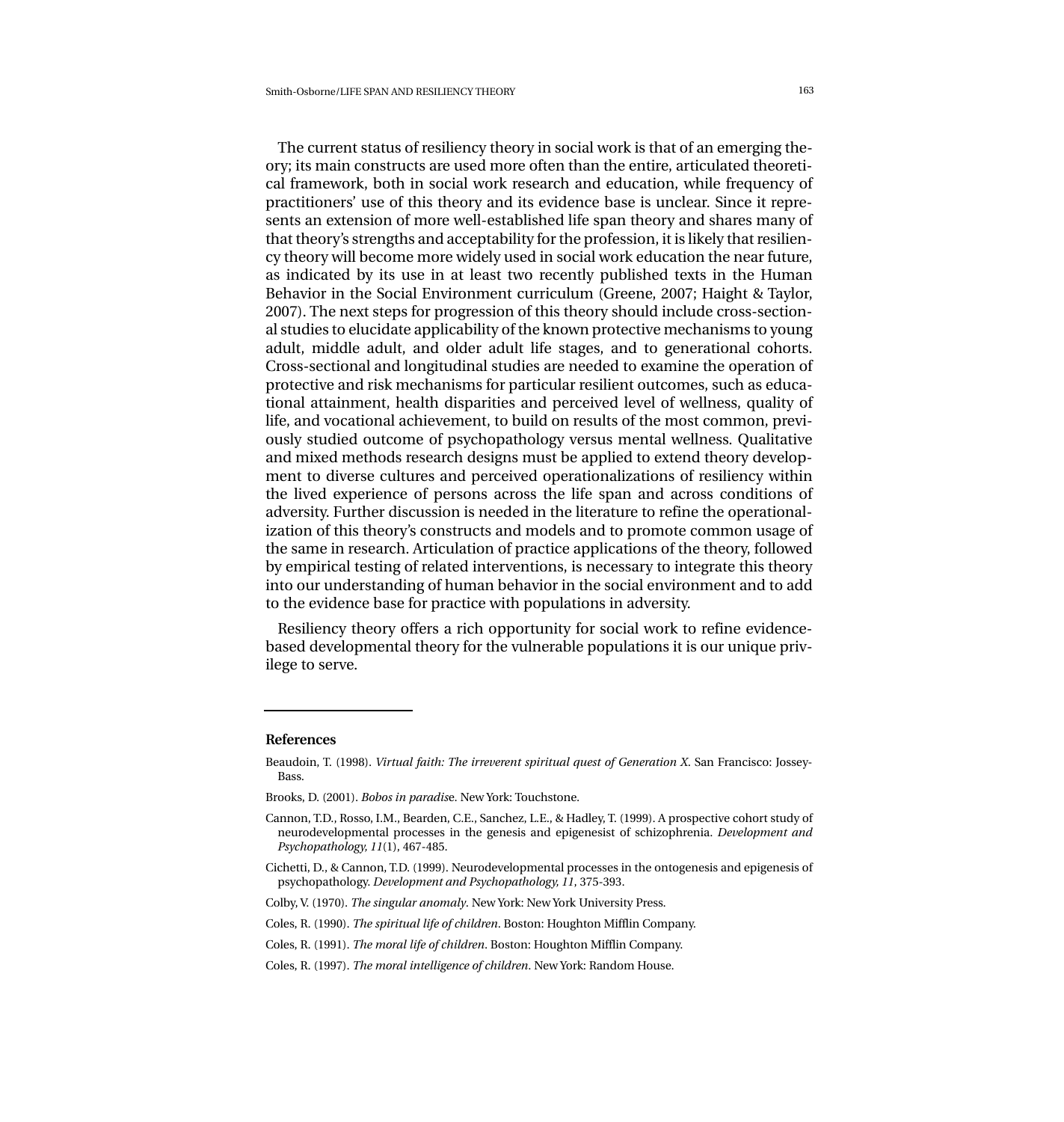- Daining, C. (2005). Resilience of youth in transition from out-of-home care to adulthood. Unpublished dissertation, University of Maryland, Baltimore.
- Darwin, C. (1872). *The expression of emotions in man and animal*. New York: Philosophical Library.
- Deal, K.H. (2000). The usefulness of developmental stage models for clinical social work students: An exploratory study. *The Clinical Supervisor, 19*(1), 1-19.
- Deal, K.H. (2002). Modifying field instructors' supervisory approach using stage models of student development. *Journal of Teaching in Social Work, 22*(3/4), 121-137.
- DeForge, B., Belcher, J., O'Rourke, M., & Lindsey, M. (2005). Personal resources and homelessness in early life: Predictors for depression in consumers of homeless multi-serviced centers. Manuscript submitted for publication.
- D'Imperio, R.L., Dubow, E.F., & Ippolito, M.F. (2000). Resilient and stress-affected adolescents in an urban setting. *Journal of Clinical Child Psychology, 29*, 129-142.
- Dubow, E.F., Schmidt, D., McBride, J., Edwards, S., & Merk, F.L. (1993). Teaching children to cope with stressful experiences: Initial implementation and evaluation of a primary prevention program. *Journal of Clinical Child Psychology, 22*, 428-440.
- Dubow, E.F., Tisak, J., Causey, D., Hryshko, A., & Reid, G. (1991). A two-year longitudinal study of stressful life events, social support, and social problem-solving skills: Contributions to children's behavioral and academic adjustment. *Child Development, 62*, 583-599.
- Elder, G.H. (1998). The life course and human development. In W. Damon & R.M. Lerner (Eds.), *Handbook of Child Psychology* (5<sup>th</sup> ed., pp. 939-983). New York: John Wiley & Sons, Inc.
- Erikson, E. (1962). *Young man Luther: A study in psychoanalysis and history*. New York: Norton.
- Erikson, E.H. (1963). *Childhood and society* (2nd ed., Rev.). New York: W.W. Norton & Co., Inc.
- Erikson, E.H. (1968). *Identity: Youth and crisis*. New York: W.W. Norton & Co., Inc.
- Erikson, E.H. (1980). *Identity and the life cycle*. New York: W.W. Norton & Co., Inc.
- Erikson, E.H. (1969). *Gandhi's truth: On the origins of militant nonviolence*. New York: Norton.
- Freud, S. (1905). Three essays on the theory of sexuality. In (Ed.), *The Standard Edition of the Complete Psychological Works of Sigmund Freud* (vol. 7 ed., pp. 125-145). London: Hogarth.
- Friedan, B. (1963). *The feminine mystique*. New York: Dell.
- Friedan, B. (1977). *It changed my life*. New York: Dell.
- Friedan, B. (1993). *The fountain of age*. New York: Simon & Schuster.
- Garmezy, N. (1991). Resiliency and vulnerability to adverse developmental outcomes associated with poverty. *American Behavioral Scientist, 34*, 416-430.
- Garmezy, N., & Rutter, M. (Eds.). (1983). *Stress, coping, and development in children*. New York: McGraw-Hill Book Company.
- George, L.K. (1993). Sociological perspectives on life transitions. *Annual Review of Sociology, 19*, 353-373.
- Gesell, A.L. (1925). *The mental growth of the preschool child*. New York: Macmillan.
- Gilligan, C. (1978). Woman's place in man's life cycle. *Harvard Educational Review, 49*, 481-517.
- Gilligan, C. (1982). *In a different voice: Psychological theory and women's development*. Cambridge, MA: Harvard University Press.
- Gilligan, C., Rogers, A.G., & Tolman, D.L. (Eds.). (1991). *Women, girls and psychotherapy: Reframing resistance*. New York: The Haworth Press, Inc.
- Goffman, E. (1959). *The presentation of self in everyday life*. Garden City, NY: Doubleday.
- Greene, R.R. (2007). *Social work practice: A risk and resilience perspective*. Belmont, CA: Thomson Brooks/Cole.
- Greenspan, S.I. (1992). *Infancy and early childhood: The practice of clinical assessment and intervention with emotional and developmental challenges*. Madison, CT: International Universities Press, Inc.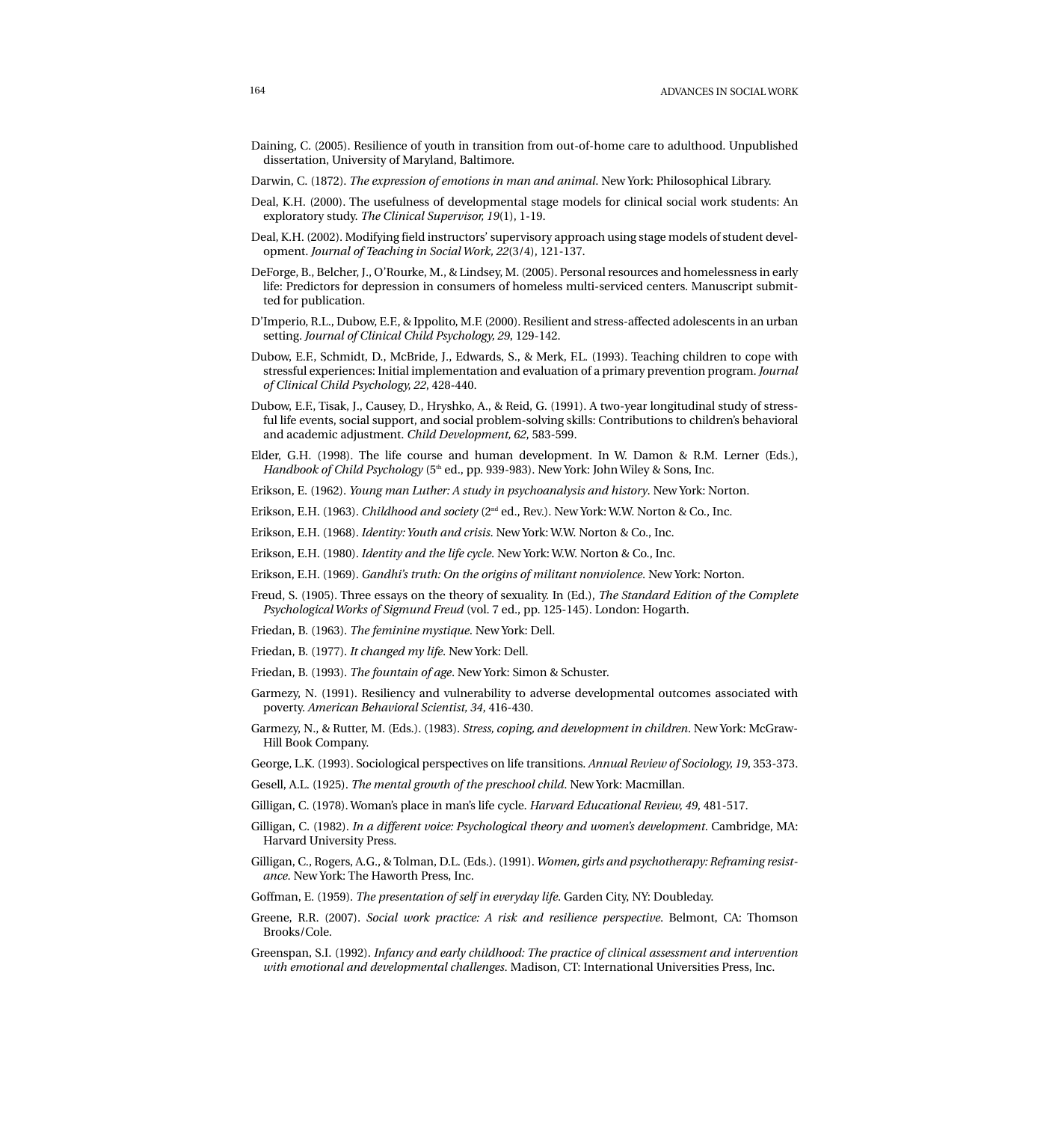- Gunnar, M.R., & Thelen, E. (Eds.). (1989). *Systems and development: The Minnesota symposia on child psychology*, vol. 22. Hillsdale, New Jersey: Lawrence Erlbaum Associates, Inc.
- Haight, E.H., & Taylor, M. (Eds.). (2007). *The life and letters of James Monroe Taylor: The biography of an educator*. (Sixth edition). New York: The Columbia Encyclopedia, E.P. Dutton and Co.
- Hall, G.H. (1904). *Adolescence: Its psychology and its relations to physiology, anthropology, sociology, sex crime, religion, and education*. New York: Appleton & Co.
- Haroutunian, S. (1983). *Equilibrium in the balance: A study of psychological explanation*. New York: Springer-Verlag.
- Herrenkohl, T.I., Hill, K.G., Chung, I., Guo, J., Abbott, R.D., & Hawkins J.D. (2003). Protective factors against serious violent behavior in adolescence: A prospective study of aggressive children. *Social Work Research, 27*, 179-191.
- Hoffman, L., Paris, S., Hall, E., & Schell, R. (1988). *Developmental psychology today* (5<sup>th</sup> ed.). New York: McGraw-Hill, Inc.
- Holleran, L.K., Kim, Y., & Dixon, K. (2004). Innovative approaches to risk assessment within alcohol prevention programming. In A.R. Roberts & K.R. Yeager (Eds.), *Evidence-based practice manual: Research and outcome measures in health and human services* (pp. 677-684). New York: Oxford University Press.
- Hrabowski, I., Freeman A., Maton, K.I., Greene, M.L., & Greif, G.L. (2002). *Overcoming the odds: Raising academically successful African-American young women*. New York: Oxford University Press.
- Hrabowski, I., Freeman A., Maton, K.I., & Greif, G. L. (1998). *Beating the odds: Raising academically successful African American males*. New York: Oxford University Press.
- Ingersoll-Dayton, B., Krause, N., & Morgan, D. (2002). Religious trajectories and transitions over the life course. *International Journal on Aging and Human Development, 55*(1), 51-70.
- Jackson, Y., & Warren, J.S. (2000). Appraisal, social support, and life events: Predicting outcome behavior in school-age children. *Child Development, 71*, 1441-1457.
- Jew, C.L., Green, K.E., & Kroger, J. (1999). Development and validation of a measure of resiliency. *Measurement & Evaluation in Counseling & Development, 32*, 1-15.
- Jung, C.G. (1965). *Memories, dreams, and reflections*. New York: Vintage Books.
- Karl, F.R. (1964). *A reader's guide to the nineteenth century novel*. New York: H. Woolff.
- Knox, D., Langehough, S.O., Walters, C., & Rowley, M. (1999). Religiosity and spirituality among college students. *College Student Journal, 33*, 430-432.
- Lam, D. (1999). Parenting stress and anger: The Hong Kong experience. *Child and Family Social Work, 4*, 337-346.
- Lavee, Y., McCubbin, H.I., & Patterson, J. (1985). The double ABCX model of family stress and adaptation: An empirical test by analysis of structural equations with latent variables. *Journal of Marriage and the Family, 47*, 811-825.
- Lazarus, R.S. (1993). From psychological stress to the emotions: A history of changing outlooks. *Annual Review of Psychology, 44*, 1-21.
- Lazarus, R.S., & Folkman, S. (1984). *Stress, appraisal, and coping*. New York: Springer.
- LeCuyer-Maus, E.A. (2003). Stress and coping in high-risk mothers: Difficult life circumstances, psychiatric-mental health symptoms, education, and experiences in their families of origin. *Public Health Nursing, 20*, 132-145.
- Longo, D.A., & Peterson, S.M. (2002). The role of spirituality in psychosocial rehabilitation. *Psychosocial Rehabilitation Journal, 25*, 333-340.
- Luthar, S., Cicchetti, D., & Becker, B. (2000). The construct of resilience: A critical evaluation and guidelines for future work. *Child Development, 71*, 543-562.
- Macias, M.M., Clifford, S.C., Saylor, C.F., & Kreh, S.M. (2001). Predictors of parenting stress in families of children with spina bifida. *Children's Health Care, 30*, 57-65.
- Marcia, J.E. (1980). Identity in adolescence. In J. Adelson (Ed.), *Handbook of adolescent psychology* (pp. 159-187). New York: Wiley-Interscience.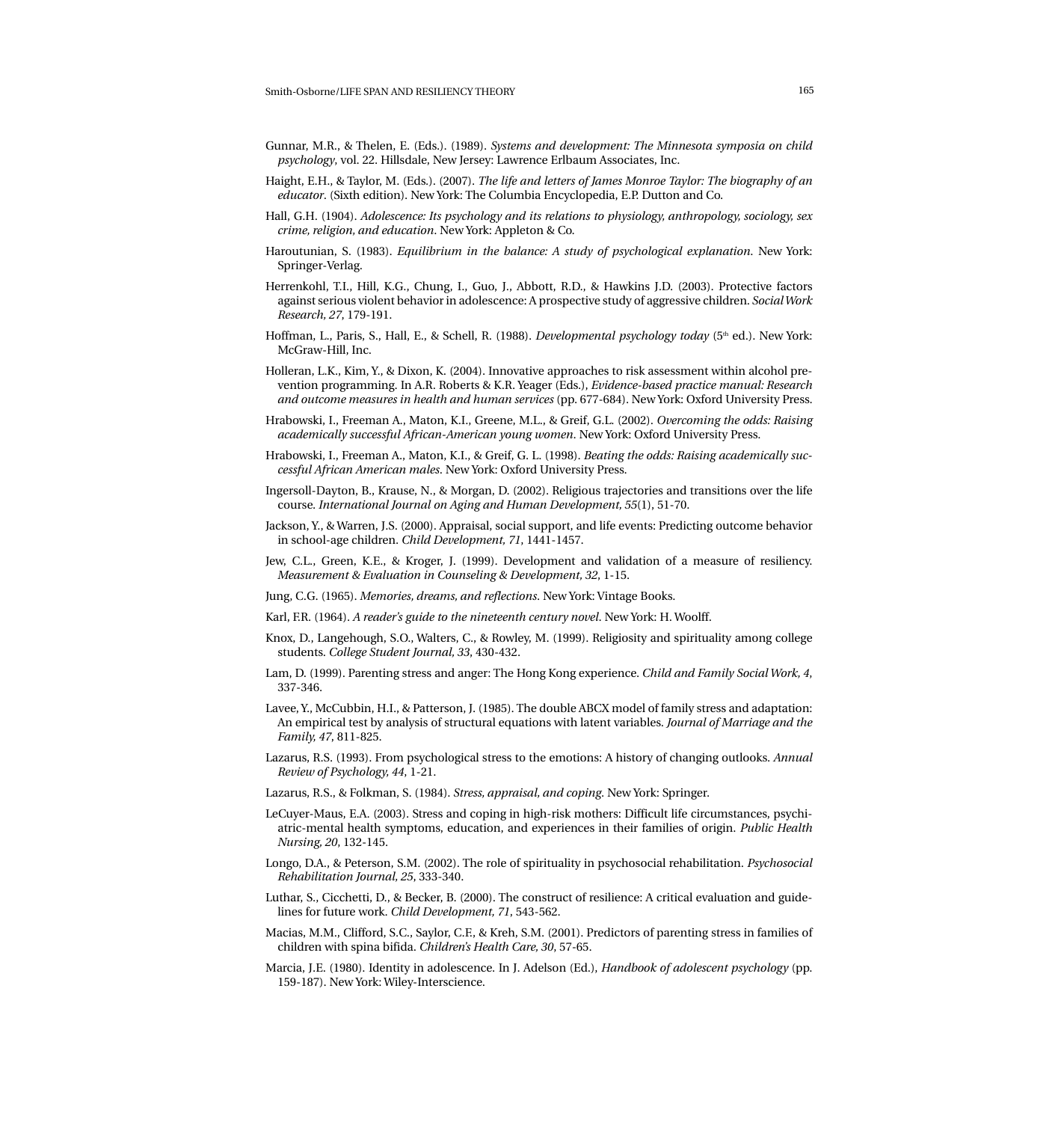- Masten, A.S., & Coatsworth, J.D. (1998). The development of competence in favorable and unfavorable environments: Lessons from research on successful children. *American Psychologist, 53*, 205-220.
- McCubbin, H.I., & Dahl, B.B. (1976). Prolonged family separation in the military: A longitudinal study. In H.I. McCubbin, B.B. Dahl & E.J. Hunter (Eds.), *Families in the military system*. Beverly Hills, CA: Sage.
- McCubbin, H.I., Dahl, B.B., Lester, G.R., Benson, D., & Robertson, M.L. (1976). Coping repertoires of families adapting to prolonged war-induced separations. *Journal of Marriage and the Family, 38*, 461-471.
- McCubbin, H.I., Hunter, E.J., & Dahl, B.B. (1975). Residuals of war: Families of prisoners of war and servicemen missing in action. *Journal of Social Issues, 31*, 95-109.
- McCubbin, H.I., Joy, C.B., Cauble, A.E., Comeau, J.K., Patterson, J.M., & Needle, R.H. (1980). Family stress and coping: A decade review. *Journal of Marriage & the Family, 42*(4), 855-871.
- McCubbin, M.A., & McCubbin, H.I. (1996). Resiliency in families: A conceptual model of family adjustment and adaptation in response to stress and crises. In H.I. McCubbin, A.I. Thompson, & M.A. McCubbin (Eds.), *Family assessment: Resiliency, coping, and adaptation—Inventories for research and practice* (pp. 1-64). Madison, Wisconsin: University of Wisconsin System.
- McGee, M., Nagel, L., & Moore, M.K. (2003). A study of university classroom strategies aimed at increasing spiritual health. *College Student Journal, 37*, 583-594.
- McQuaide, S. (1998). Women at midlife. *Social Work, 43*(1), 21-30.
- Morrison, G.M., Robertson, L., Laurie, B., & Kelly, J. (2002). Protective factors related to antisocial behavior trajectories. *Journal of Clinical Psychology, 58*, 277-290.
- Murray, C. (2003). Risk factors, protective factors, vulnerability, and resilience: A framework for understanding and supporting the adult transitions of youth with high-incidence disabilities. *Remedial and Special Education, 24*, 16-26.
- Musil, C.M. (2000). Health of grandmothers as caregivers: A ten-month follow-up. *Journal of Women & Aging, 12*, 129-145.
- Naerde, A., Tambs, K., & Mathiesen, K.S. (2002). Child-related strain and maternal mental health: A longitudinal study. *Acta Psychiatrica Scandinavica, 105*, 301-309.
- Neugarten, B.L. (1985). Interpretive social science and research on aging. In A.S. Rossi (Ed.), *Gender and the life course* (pp. 291-300). New York: Aldine.
- Newman, B.M., & Newman, P.R. (1975). *Development through life: A psychosocial approach*. Homewood, IL.: The Dorsey Press.
- Norman, S.M., McCluskey-Fawcett, K., & Ashcraft, L. (2002). Older women's development: A comparison of women in their 60s and 80s on a measure of Erikson's developmental tasks. *International Journal on Aging and Human Development, 54*, 31-41.
- Norman, W.H., & Scaramella, T.J. (Eds.). (1980). *Mid-life: Developmental and clinical issues*. New York: Brunner/Mazel.
- Oyama, S. (1985). *The Ontogeny of information: Developmental systems and evolution*. Cambridge, England: Cambridge University Press.
- Patterson, G.T. (2003). Examining the effects of coping and social support on work and life stress among police officers. *Journal of Criminal Justice, 31*, 215-226.
- Patterson, J.M. (2002). Integrating family resilience and family stress theory. *Journal of Marriage and Family, 64*, 349-360.
- Postrel, V. (2003). *The substance of style*. New York: Harper Collins.
- Quamma, J.P., & Greenberg, M.T. (1994). Children's experience of life stress: The role of family social support and social problem-solving skills as protective factors. *Journal of Clinical Child Psychology, 23*, 295-305.
- Richardson, G.E. (2002). The metatheory of resilience and resiliency. *Journal of Clinical Psychology, 58*, 307-321.
- Robbins, S.P., Chatterjee, P., & Canda, E.R. (1998). *Contemporary human behavior theory*. Needham Heights, MA: Allyn & Bacon.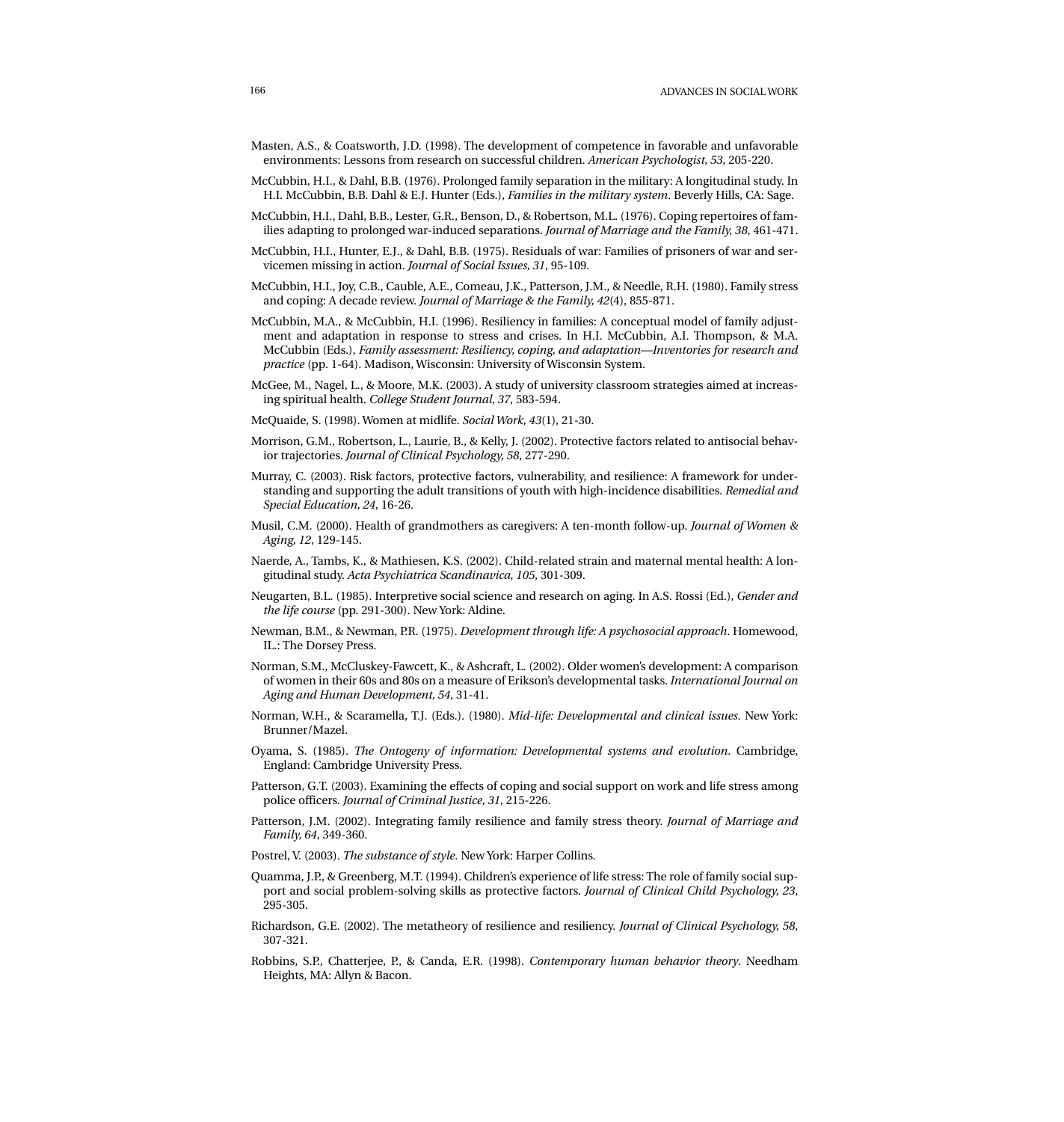- Rolf, J., Masten, A.S., Cicchetti, D., Nuechterlein, H.H., & Weintraub, S. (Eds.). (1990). *Risk and protective factors in the development of psychopathology*. Cambridge, England: Cambridge University Press.
- Rutter, M. (1983). Cognitive deficits in the pathogenesis of autism. *Journal of Child Psychology and Psychiatry, 24*, 513-531.
- Rutter, M. (1987). Psychosocial resilience and protective mechanisms. *American Journal of Orthopsychiatry, 57*, 316-331.
- Rutter, M. (1993). Resilience: Some conceptual considerations. *Journal of Adolescent Health, 14*, 626-631.
- Rutter, M. (1999a). Psychosocial adversity and child psychopathology. *The British Journal of Psychiatry, 174*, 480-493.
- Rutter, M. (1999b). Resilience concepts and findings: Implications for family therapy. *Journal of Family Therapy, 21*, 119-144.
- Rutter, M., & the English & Romanian Adoptees (ERA) Study Team. (1998). Developmental catch-up, and deficit, following adoption after severe global early privation. *Journal of Child Psychology and Psychiatry, 39*, 465-476.
- Rutter, M., Quinton, D., & Hill, J. (1990). Adult outcomes of institution-reared children: Males and females compared. In L.N. Robins & M. Rutter (Eds.). *Straight and devious pathways from childhood to adulthood* (pp. 135-157). Cambridge: Cambridge University Press.
- Saltman, J.E. (2002). Theory and practice in social work: Two perspectives on reality. *Arete, 26*, 84-99.
- Saltman, J.E.E., & Greene, R.R. (1993). Social workers' perceived knowledge and use of human behavior theory. *Journal of Social Work Education, 29*, 88-98.
- Santrock, J.W. (1989). *Life span development* (3rd ed.). Dubuque, IA: W.C. Brown.
- Schafft, K.A. (2006). Poverty, residential mobility, and student transiency within a rural New York school district. *Rural Sociology, 71*, 212-231.
- Shanahan, M.J. (2000). Pathways to adulthood in changing societies: Variability and mechanisms in life course perspective. *Annual Review of Sociology, 26*, 667-692.
- Sheehy, G. (1976). *Passages*. New York: E.P. Dutton & Co., Inc.
- Smith, C., & Carson, B.E. (1997). Stress, coping, and resilience in children and youth. *Social Service Review, 6*, 231-256.
- Smith, P.L. (2003). Adaptive coping strategies of other mothers: An examination of social support, spirituality, stress, and depression. University of Maryland Baltimore: Unpublished doctoral dissertation.
- Smith-Osborne, A. (2005a). Antecedents to postsecondary educational attainment for individuals with psychiatric disorders: A meta-analysis. *Best Practices in Mental Health: An International Journal, 1*, 15- 30.
- Smith-Osborne, A. (2005b). Comparative theoretical perspectives on a social problem: Psychopathology and middle-class teen female shoplifters. *Journal of Evidence-Based Social Work, 2*, 73-84.
- Smith-Osborne, A. (2006). Mental health risk factors and protective mechanisms for post-secondary educational attainment among young adult veterans. Unpublished doctoral dissertation, University of Maryland at Baltimore.
- Smith-Osborne, A. (in press). Use of meta-analysis to study resilience factors: An exemplar. In M. Unger & L. Liebenberg (Eds.), *Researching youth across cultures and contexts.* Toronto, CA.: University of Toronto Press.
- Stanton-Salazar, R.D., & Spina, S.U. (2000). The network orientations of highly resilient urban minority youth: A network-analytic account of minority socialization and its educational implications. *The Urban Review, 32*, 227-261.
- Strauss, W., & Howe, N. (1991). *Generations: The history of America's future, 1584-2069*. New York: William Morrow.
- Streever, K.L., & Wodarski, J.S. (1984). Life span developmental approach: Implications for practice. *Social Casework: The Journal of Contemporary Social Work*, 267-278.
- Sutker, P.B., Davis, J.M., Uddo, M., & Ditta, S.R. (1995). War zone stress, personal resources, and PTSD in Persian Gulf War returnees. *Journal of Abnormal Psychology, 104*, 444-452.